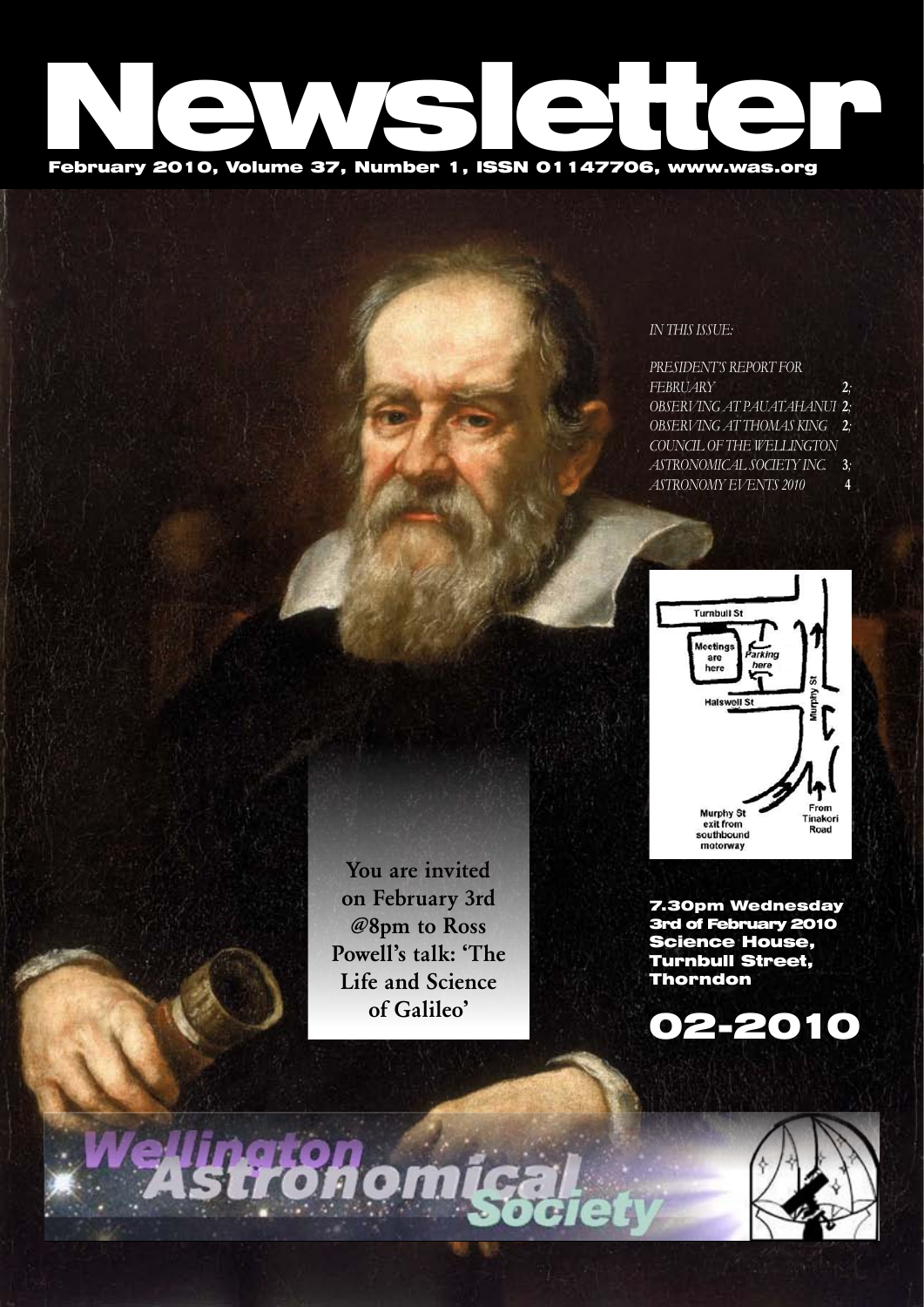

# PRESIDENT's REPORT FOR FEBRUARY

I will start be wishing you all a Happy New Year. Lets hope that the weather improves so we can at least see the Night Sky. I am still waiting for the Summer to start.

Work is progressing at Carter Observatory which is getting ready for a mid March opening.

This means that the WAS meetings will continue at the



Last time I looked through a telescope was in Mid December.

The observing event we had planned for December 12th at Pauatahanui had to be canceled because of rain. The next observing event at Pauatahanui will be on Saturday 13th February.

The 12" Meade telescope at Pauatahanui has been upgraded with the new Meade Super Wedge and a new Slow Motion Control to hold Cameras on the 12" Meade. This will enable a user to adjust the camera to wherever they wish without having to move the main telescope.

There has not been any observing at Pauatahanui since November.

Royal Society rooms in Turnbull Street until April at the earliest.

On February Saturday 20th a Light Pollution Workshop will be run from 1-5pm at Carter Observatory for more details see the WAS website www.was.org.nz.

Ross Powell will present his Galileo talk 'The Life and Science of Galileo' on February 3rd at the Royal Society rooms in Turnbull street.

With Mars starting to feature in the Night Sky and at present rising around 10.30pm therefore our March talk will be about Mars.

News from the WAS committee meeting held on January 25th at the Thomas King Observatory.

We hope to present the WAS Audited Report to the February meeting.

There are still a number of members who have not paid their subs which were due back in September if subs are not paid by March they will be struck off.

This year is going to be a quieter year for the WAS without having to worry about the IYA.

However ther will be at least 3 public events we will be involved in with the first one occurring on March 27th this will be Earth Hour. We will inform you of the other events when they are programmed. We are considering another Telescope Workshop for later in the year as the last one was very successful so watch this space for details.

We have two 6' Dobbys for Hire for only \$20. This is refundable on the return of the telescope providing it is in the same condition as it went out in.

February 3rd talk: 'The Life and Science of Galileo' with Ross Powell 8pm

March 3rd talk: Mars with Frank Andrews

The Balance sheet and accounts from the Auditor have not as yet been received but a draft version is available on our website. The audited accounts will appear there when we receive them from the auditor.

#### OBSERVING AT PAUATAHANUI OBSERVING AT THOMAS KING

The next observing at the Pauatahanui will be on February the 13th after 8:00 PM.

If the weather is looking doubtful please contact John Field on his mobile 021-255-1904 to see if the session is going ahead.

All public observing evenings will be held at the Thomas King Observatory run by our Observatory Director Ross Powell. There are public observing evenings at the Thomas King nearly once a week starting as soon as it gets dark depending on the weather.

## Ring Ross on 389 9765.

**Page 2 ISSN 01147706, NUMBER 1, VOLUME 37, WAS NEWSLETTER**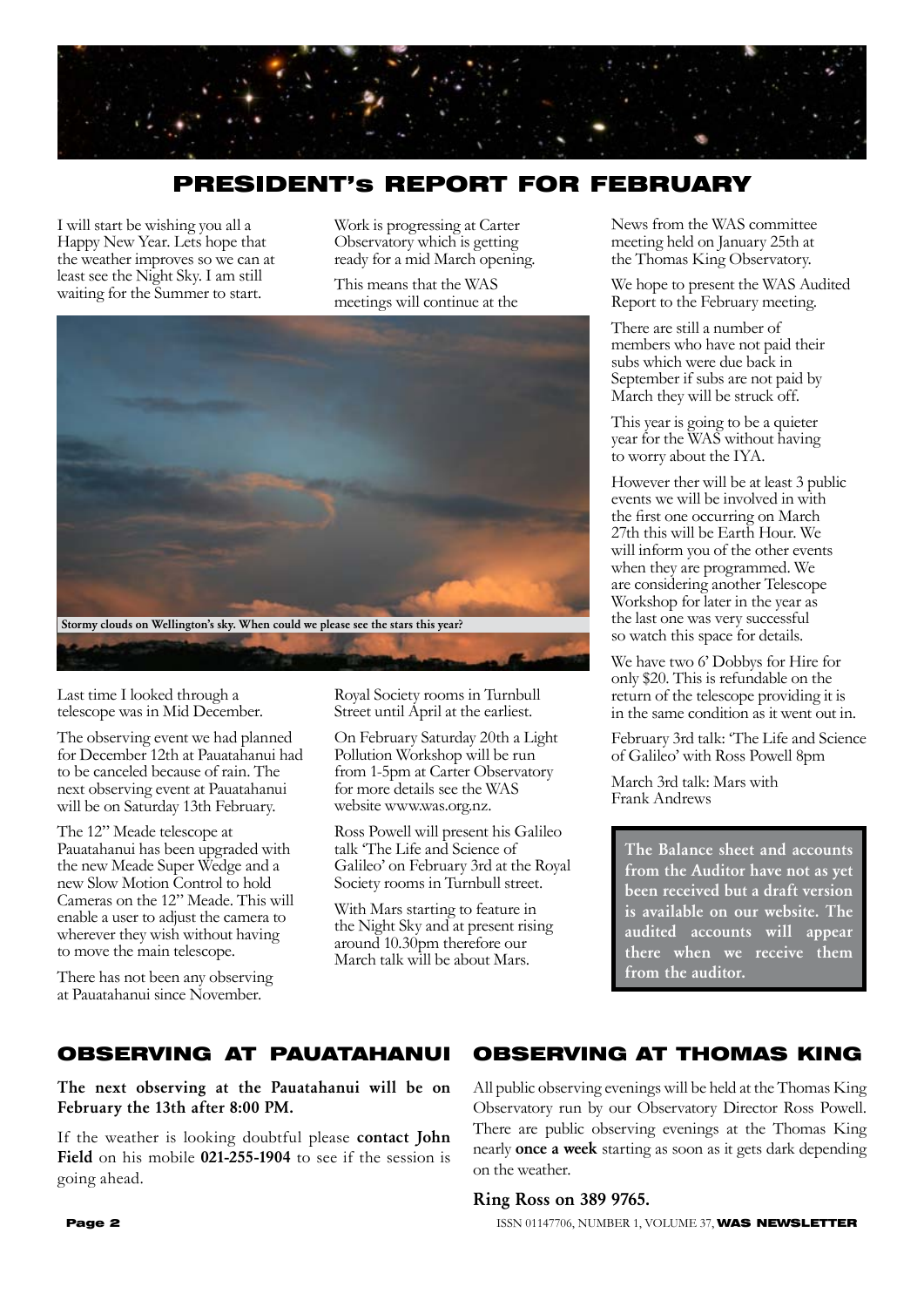

# **COUNCIL** OF THE WELLINGTON ASTRONOMICAL SOCIETY INC.

## *President:*

Gordon Hudson gordon@kpo.org.nz Ph 04 236 5125

*Vice-President*: Roger Butland roger.j.butland@xtra.co.nz Ph 04 478 0419

*Secretary:* Ross Powell rossapowell@hotmail.com Ph 04 389 9765

*Treasurer:* John Talbot john.talbot@xtra.co.nz Ph 04 293 4620

*Newsletter Editor:*  Haritina Mogosanu editor@was.org.nz

### *Committee*

Frank Andrews frank.andrews@paradise.net.nz Chris Mongatti chrismon@xtra.co.nz Mob o21 890 222 John Homes

## Alice Homes

*Positions Outside Council Email newsletter* Murray Forbes murray.forbes@paradise.net.nz

*Membership*  Lesley Hughes hpwas@hugpar.gen.nz Ph 04 472 5086

## M27, the Dumbbell Nebula

*This planetary nebula is 1,400 light years distant in the constellation of Vulpecula. It was discovered in 1764 by Charles Messier and was the first planetary nebula observed. The name "planetary nebula" was given due to the spherical shape that resembles a planet. The nebula is the gas that has been lost into space during the stars final stages of its life. In the colour image the different colours are from the ionisation of different gasses present in the nebula. The central star in the nebula is the white dwarf corpse of the original star and is the largest radius white dwarf known. The Dumbbell is easily seen in binoculars and in any size telescope with a visual magnitude of 7.5 and a radius of 8 arc minutes. This image, by John Field, is a stack of 20 30-second images taken with a Canon 100D at ISO 800 through the Pauatahanui telescope at f6.3. The image has been dark subtracted and processed in Adobe Photoshop.*

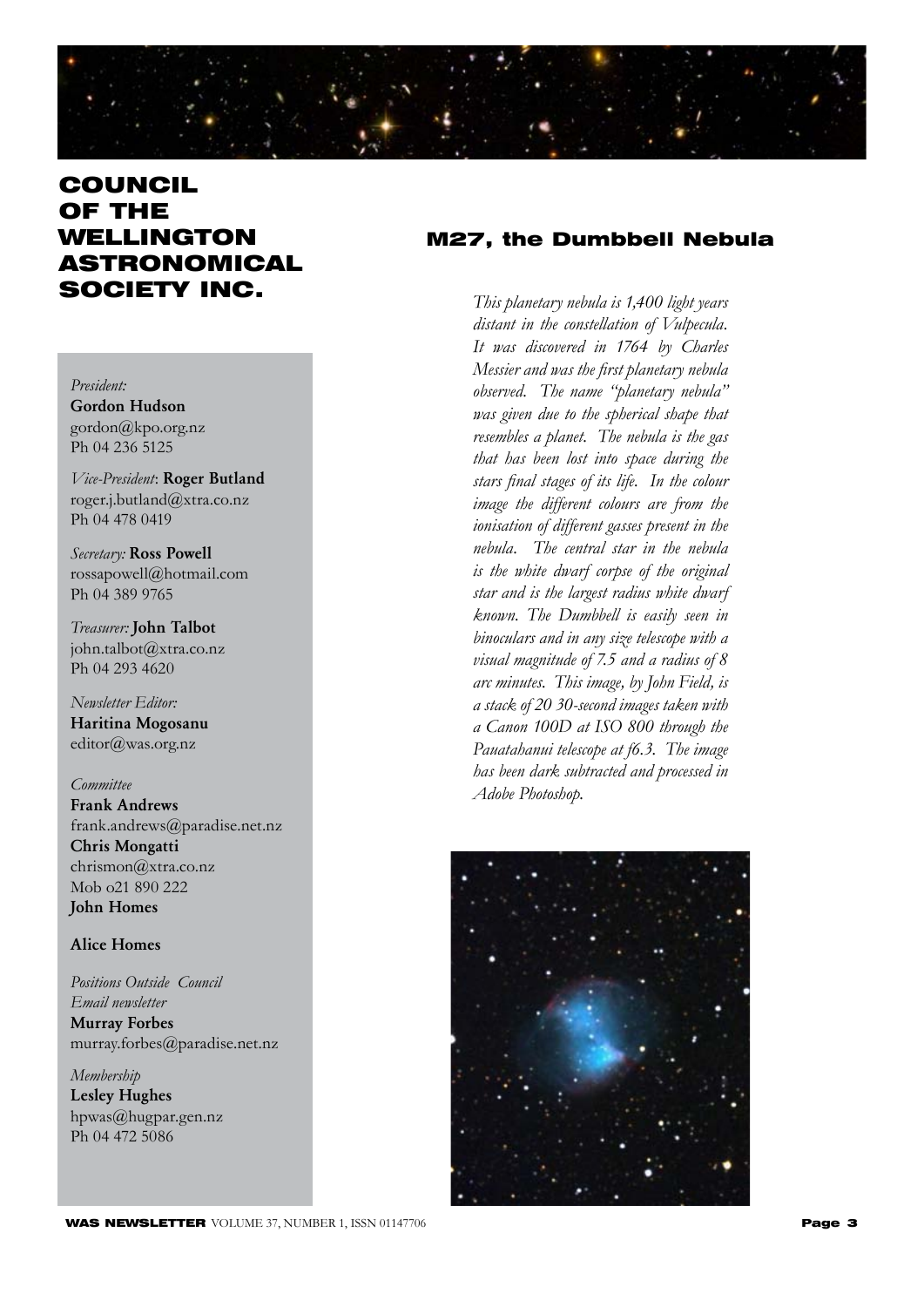

## ASTRONOMY EVENTS 2010

## January

January 7 1610 Galileo Galilei's discovery of Jupiter's moons.

Jan 10 – 12 IYA Closing Ceremony

## February

Vesta is not the largest asteroid, it generally becomes the brightest around its season of opposition; its unique surface material is less dark colored than most of the stuff in the asteroid belt. Vesta reaches opposition on the night of February 17–18, when it will shine at magnitude 6.1.



#### June

June 26th 2010 – Partial Lunar eclipse Visible from all of Australia and NZ.

The Moon will pass through the southern part of the Earth's shadow; at maximum eclipse

(9.39pm AEST) over half the Moon's diameter will be covered.



July

July 2010 – Four planets after sunset

July sees a dance of the planets Mars, Venus and Saturn in the western sky. By the end of the month, they are joined by Mercury. The diagram at left shows them together on the 31st, when Mars is closest to Saturn.

Mercury passes Regulus on the 28th.



#### August

August 2010 – Triple conjunction with moon The four planets are still visible mid August, and are joined by the Moon on the 13th. Planetary conjunctions:

8 August: Venus closest to Saturn

8 August: Venus closest to Mars.



## **October**

International Space Week

October 4 – 10

Astronomy Day – 16 October – Astronomy Week 11 – 17

## December

December 21st – Total Lunar Eclipse – much of New Zealand

and the Queensland coast will see the Moon rise totally eclipsed.

Times of events:

| Phase           | <b>NZDST</b>       |
|-----------------|--------------------|
| <b>Starts</b>   | 7.32 <sub>pm</sub> |
| Totality starts | 8.40pm             |
| Maximum         | 9.18pm             |
| Totality ends   | 9.53 <sub>pm</sub> |
| Ends            | $11.01$ pm         |



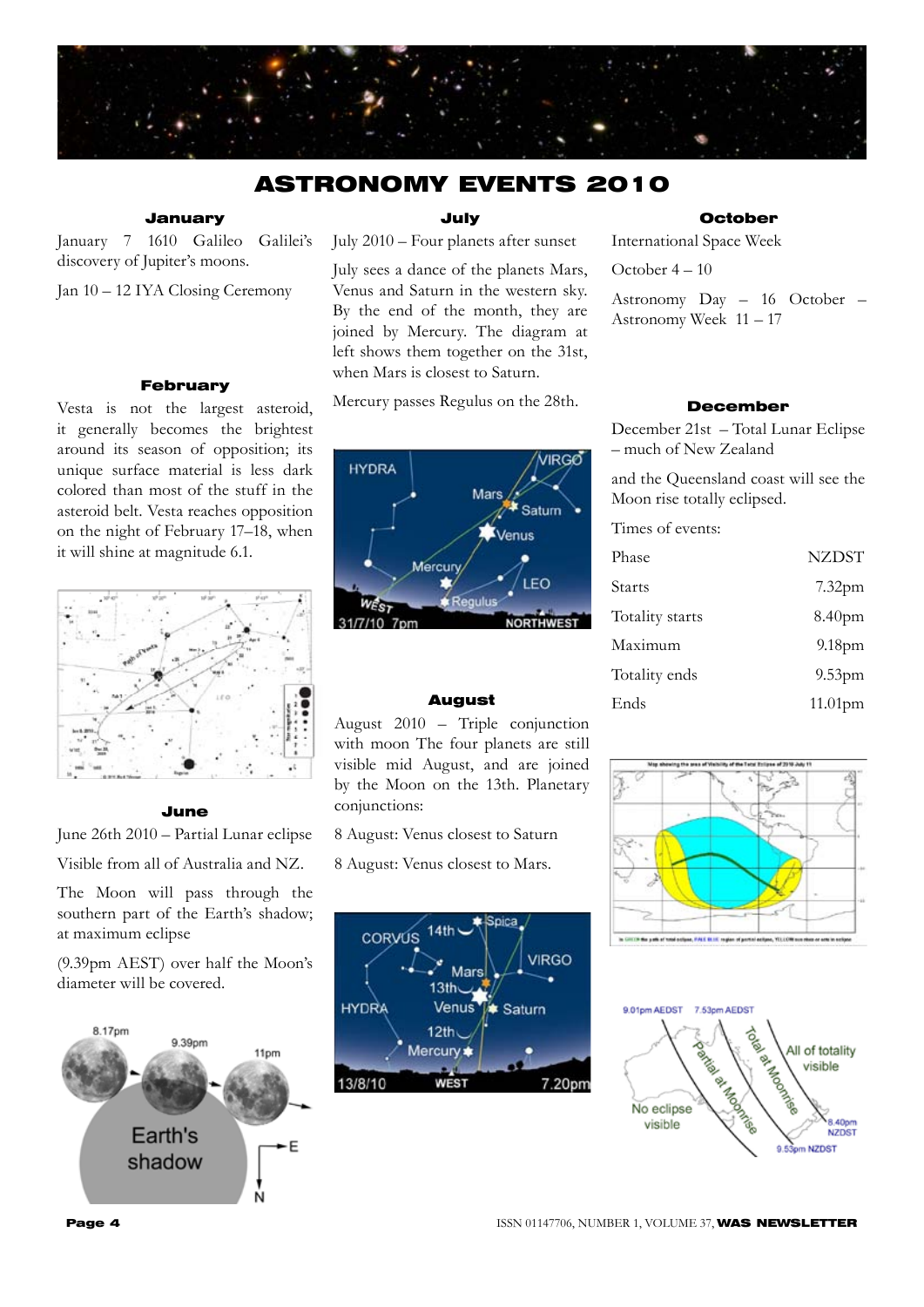

## The Evening Sky in February 2010

Sirius is the first star to appear at dusk, north of overhead. Below it, and a bit to the left, are Rigel and Betelgeuse, the brightest stars in Orion. Between them is a line of three stars: Orion's belt. To southern hemisphere star watchers, the line of three makes the bottom of 'The Pot'. Orion's belt points down and left to a V-shaped pattern of stars making the face of Taurus the Bull. Left again, toward the northwest and lower, is the Pleiades or Matariki star cluster, also known as the Seven Sisters and Subaru. Low in the northeast is Mars, bright and orange coloured. From northern New Zealand the bright star Capella is on the north skyline. The sixth brightest star, Capella is 190 times brighter than the sun and 42 light years\* away.

Sirius, 'the Dog Star', marks the head of Canis Major the big dog. A group of stars above and right of it make the dog's hindquarters and tail. Sirius is the brightest star in the sky both because it is relatively close, nine light years away, and 23 times brighter than the sun. Procyon, in the northeast below Sirius, marks the smaller of the two dogs following Orion the hunter across the sky.

Mars is down the sky from Sirius and Procyon. We passed by Mars in late January. At mid Month it is 105 million km away and small in a telescope. It will gradually fade as we leave it behind.

Mars is half the diameter of Earth. It gets its apricot colour from the dust that covers the planet. The dust is rust derived from the water that covered Mars billions of years ago.

Rigel, directly above Orion's belt, is a bluish supergiant star, 40 000 times brighter than the sun and much hotter. It is 800 light years away. Orange

Betelgeuse, below the line of three, is a red-giant star, cooler than the sun but much bigger and 9 000 times brighter. It is 400 light years from us.

The handle of "The Pot", or Orion's sword, has the Orion Nebula at its centre; a glowing gas cloud many lightyears across and around 1300 light years away.

The V-shaped group pattern making the face of Taurus the bull is called the Hyades cluster. It is 130 light years away. Orange Aldebaran, Arabic for 'the eye of the bull', is not a member of the cluster but merely on the line of sight, half the cluster's distance. The Pleiades cluster, impressive in binoculars, is 400 light years from us. Its stars formed around 100 million years ago.

Crux, the Southern Cross, is in the southeast. Below it are Beta and Alpha Centauri, often called 'The Pointers'. Alpha Centauri is the closest naked-eye star, 4.3 light years away. Beta Centauri, like most of the stars in Crux, is a blue-giant star hundreds of light years away. Canopus is also a very luminous distant star; 13 000 times brighter than the sun and 300 light years away.

The Milky Way is brightest in the southeast toward Crux. It can be traced up the sky, fading where it is nearly overhead. It becomes very faint east or right of Orion. The Milky Way is our edgewise view of the galaxy, the pancake of billions of stars of which the sun is just one.

The Clouds of Magellan, LMC and SMC are high in the south sky, easily seen by eye on a dark moonless night. They are two small galaxies about 160 000 and 200 000 light years away.

Saturn rises in the east around 10 pm, looking like a moderately bright star. To its right is Spica, the brightest star in Virgo, similar in brightness to Saturn. Saturn's rings are nearly edge on to us this year. They look like a thick line through the planet. Saturn is 1300 million km away in February.

Brilliant Venus is beginning a slow rise into the western evening sky as it catches up on us from the far side of the sun. It might be seen near the southwest horizon soon after sunset in late February.

Mercury is in the dawn sky, rising in the southeast two hours before the sun in early February then sinking lower in the dawn twilight.

\*A light year (l.y.)is the distance that light travels in one year: nearly 10 million million km or 1013 km. Sunlight takes eight minutes to get here; moonlight about one second. Sunlight reaches Neptune, the outermost major planet, in four hours. It takes four years to reach the nearest star, Alpha Centauri.

*Notes by Alan Gilmore, University of Canterbury's Mt John Observatory, P.O. Box 56, Lake Tekapo 7945, New Zealand.* w w w . c a n t e r b u r y . a c . n z 100109